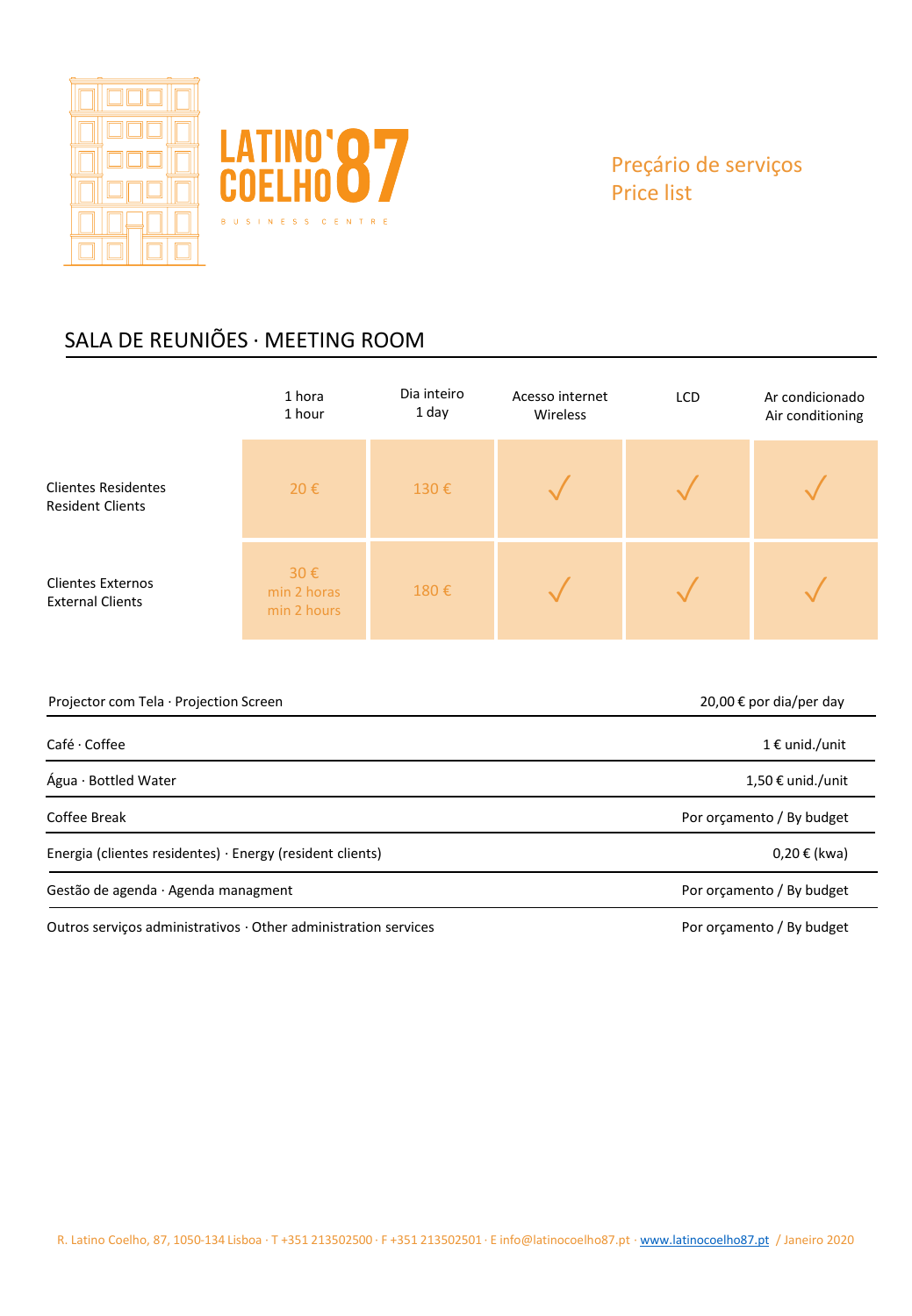



Fax recebidos Received fax

Fax enviados Sent fax

## IMPRESSÕES E FOTOCÓPIAS · PRINTS AND COPIES

|                                                       | P/B<br>Black & white<br>< 100 | P/B<br>Black & white<br>100 to 500 | P/B<br>Black & white<br>> 500 | Cores<br>Colour<br>< 100 | Cores<br>Colour<br>100 to 500 | Cores<br>Colour<br>> 500 |
|-------------------------------------------------------|-------------------------------|------------------------------------|-------------------------------|--------------------------|-------------------------------|--------------------------|
| <b>Clientes Residentes</b><br><b>Resident Clients</b> | 0,10€                         | 0,08€                              | 0,07€                         | 0,20€                    | 0,18€                         | $0,15 \in$               |
| <b>Clientes Externos</b><br><b>External Clients</b>   | 0,20€                         | $0,20 \in$                         | 0,20€                         | $0,30 \in$               | $0.30 \epsilon$               | $0,30 \in$               |

# DIGITALIZAÇÕES · SCANS

|                                                       | Para e-mail<br>To e-mail | Para e-mail por operadora<br>To e-mail from operator | P/B<br>Black & white | Cores<br>Colour |
|-------------------------------------------------------|--------------------------|------------------------------------------------------|----------------------|-----------------|
| <b>Clientes Residentes</b><br><b>Resident Clients</b> |                          | $0,05 \in$                                           |                      |                 |
| <b>Clientes Externos</b><br><b>External Clients</b>   |                          | $0,05 \in$                                           |                      |                 |

## ENVIO DE CORRESPONDÊNCIA CORRESPONDENCE SENDING

| ~~~~~~~~~~~~~~~~~~~~~~~~                              | Pontual<br>Occasionally | 1x semana<br>Once a week | <b>Clientes Residentes</b><br><b>Resident Clients</b> | $0,10 \in$ | $0.15 \in$ |
|-------------------------------------------------------|-------------------------|--------------------------|-------------------------------------------------------|------------|------------|
| <b>Clientes Residentes</b><br><b>Resident Clients</b> | 10E                     | $15 \in$<br>mês/monthly  | <b>Clientes Externos</b><br><b>External Clients</b>   | 0,20€      | 0,30€      |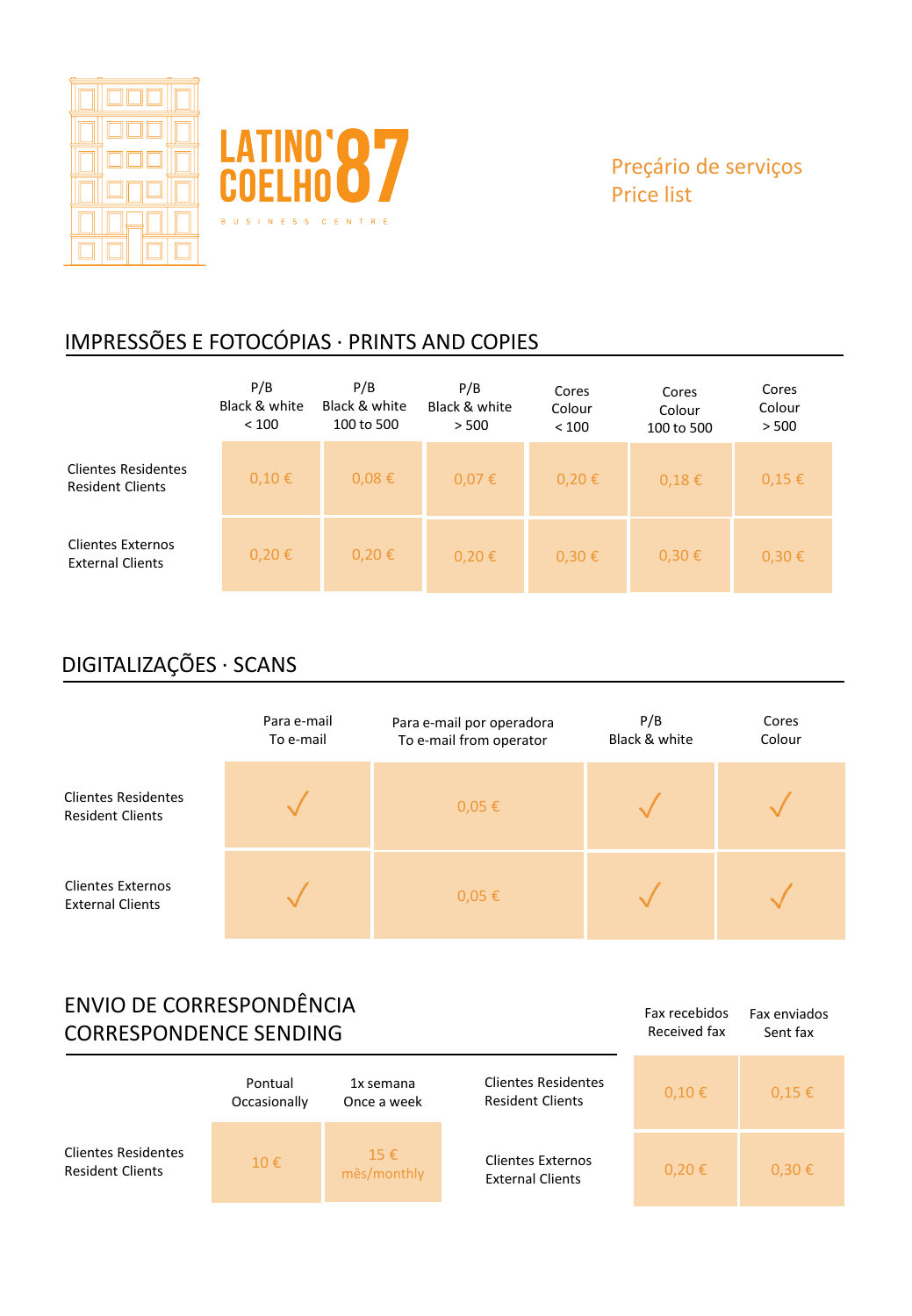



## ENTREGAS TNT EXPRESS · TNT EXPRESS DELIVERY\*

|                              | Até 5kg    | Adicional por kg | Adicional por envio $\cdot$ Aditional per shipment |               |               |
|------------------------------|------------|------------------|----------------------------------------------------|---------------|---------------|
|                              | Up to 5 kg | Aditional per kg | 9:00 express                                       | 10:00 express | 12:00 express |
| Zona $1 \cdot$ Zone $1$      | $6,50 \in$ | $0.20 \epsilon$  | $8 \in$                                            | $5 \in$       | 2€            |
| Zona $2 \cdot$ Zone $2^{**}$ | 7.00 €     | $0.20 \notin$    | $8 \in$                                            | $5 \in$       | 2€.           |

\* Preços indicativos, sujeitos a confirmação. Aos preços apresentados é acrescida uma taxa de combustível indexada. · Indicative prices, under confirmation. An indexed fuel rate is added to these prices. \*\*A zona 2 compreende envios de e para os códigos postais: 5000 a 5999, 6050 e 7000 a 8999 · Zone 2 comprises shipment to zip codes 5000 to 5999, 6050 and 7000 to 8999.

### ESTAFETAS YOURBOX · COURIER

|                                   | Mota $\cdot$ Motorcycle | $Carro \cdot Car$ | Furgão $\cdot$ Van |
|-----------------------------------|-------------------------|-------------------|--------------------|
| Até 4 horas $\cdot$ Up to 4 hours | $3,60 \in$              | 7,20€             | 42,00 €            |
| Até 2 horas · Up to 2 hours       | $6,00 \in$              | $12,00 \in$       | 42,00 €            |

#### ADICIONAL POR KM FORA DE LISBOA · ADITIONAL PER KM OUTSIDE LISBON

| Mota · Motorcycle  | 0,28 € (carga · weight < 2 kg)          |
|--------------------|-----------------------------------------|
| $Carro \cdot Car$  | $0,36 \in$ (carga · weight < 150 kg)    |
| Furgão $\cdot$ Van | $0,47 \notin$ (carga ⋅ weight < 300 kg) |